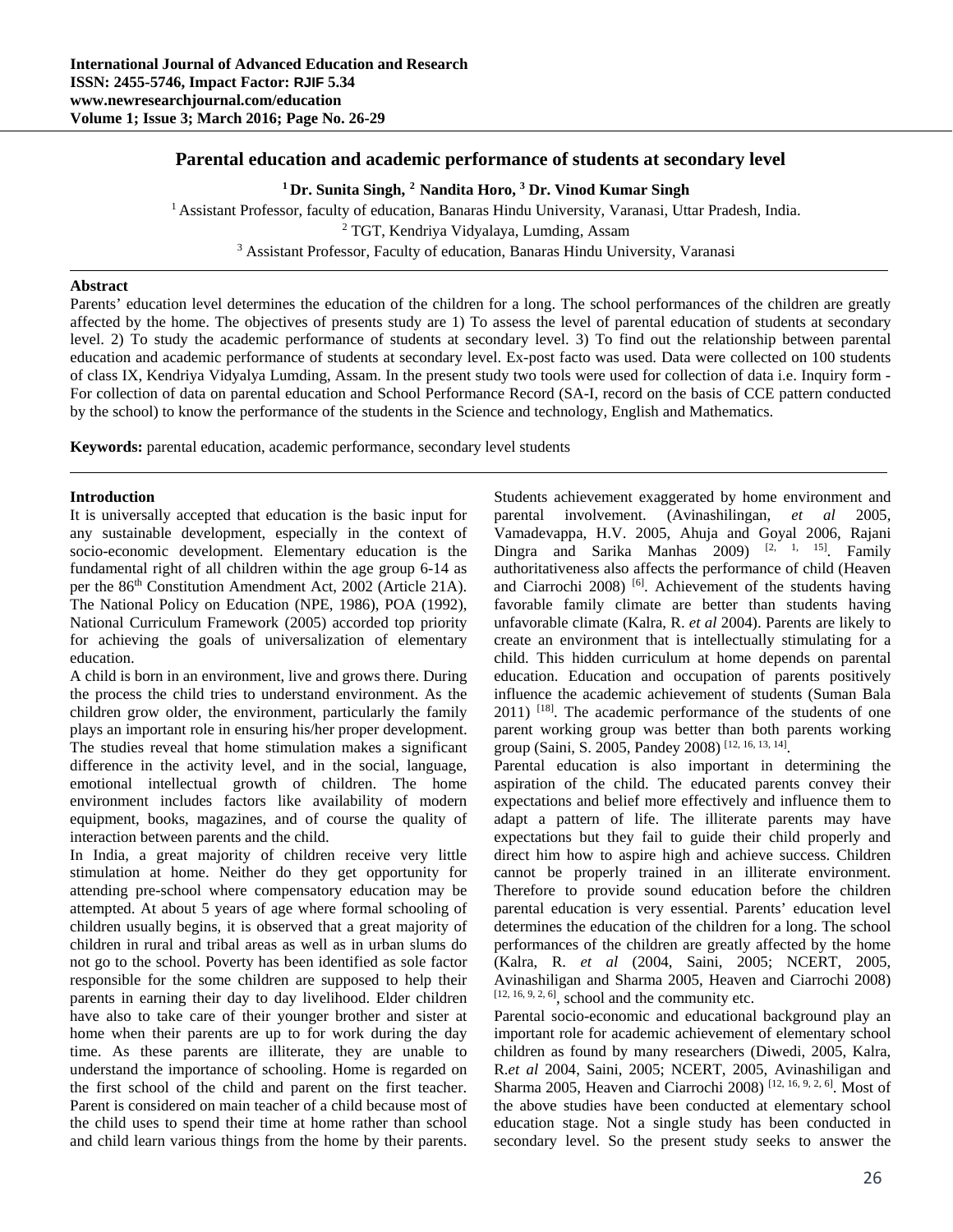questions like: 1) what is the parental educational of secondary school students? 2) What is the performance of students in Language, Mathematics and Science? 3) Is there any difference in the academic performance of secondary school students coming from different parental education level? The present research is proposed to find the answer of above questions.

#### **Objectives of the Study**

- 1. To assess the level of parental education of students at secondary level.
- 2. To study the academic performance of students at secondary level.
- 3. To find out the relationship between parental education and academic performance of students at secondary level.

# **Hypothesis of the Study**

There is no significant relationship exist between parental education and academic performance of students at secondary level.

#### **Design of the Study**

In the present study researchers are try to find out the relationship between parental education and the performance of students hence descriptive survey ex-post facto type study is used. Here the performance of students (Average score obtained from SA-I in Science, Mathematics and English of K V Lumding class IX students) was dependent variable and the level of parental education (low, average and high) was the independent variable. All the students of secondary level in Kendriya Vidyalaya's situated under Silchar Region, Assam, were the population of the study. The sample of this study comprises of 100 students of Class IX, Kendriya Vidyalaya Lumding, Assam were selected purposively. In the present study two tools were used for collection of data i.e. Inquiry form - For collection of data on parental education etc. and School Performance Record (SA-I, record on the basis of CCE pattern conducted by the school) to know the performance of the students in the Science and technology, English and Mathematics. Inquiry form for Parents included personal information of the parents like - Name of the respondent, age, sex, occupation, place of residence, qualification etc. Parental educations collected as per the inquiry form. In the present study five type of educational level i.e. illiterate, secondary  $(10)$ , senior secondary  $(10+2)$ , graduation and post-graduation were identified. For calculating the level of education of each parent, it was divided in three parts High educated, Average educated and Low educated. High educated has been assigned to the parents who were post graduate, average educated were assigned to those who have Graduate and Secondary level education and low educated were assigned to the parents who were having elementary education or illiterate. School Performance Record included summative assessment–I (conducted by K. V. Lumding) for three subject, these are Science and technology, Mathematics and English. Achievement of students categorizes as high performance, average performance and Low performance. High performance was assigned to those students who obtained their average score more than or equal to 80%, average performance was assigned to those students who obtained their average score between 41% to 79%, Low performance was assigned to those students who obtained their average score less than or equal to 40%. Summative assessment test comprise multiple type question, short answer objective question.

#### **Result and discussion**

Data were analyzed to use the various statistical methodslike frequencies, percentages, mean and chi-square test and objective wise results are shown in tabulated form.

The first objective of the study was to find out the level of parental education of students. The result has been shown in the following table.

**Table 1:** Parental Education of Secondary School Students

| SI.<br>No. | <b>Level of Parental</b><br><b>Education</b> | <b>Frequency</b> | Percentage<br>$\%$ |  |
|------------|----------------------------------------------|------------------|--------------------|--|
|            | Low                                          |                  |                    |  |
|            | Average                                      | 64               | 64                 |  |
|            | High                                         |                  |                    |  |
| Total      |                                              |                  |                    |  |



**Fig 4.1:** Graphical representation of parental education.

The above table and figure indicates that more than half of the parents are having average level of education. It is observed that the average educational levels are those parents whose educational qualifications are Graduate and Higher Secondary passed. Most of the parents are government employees (mostly railway employees) as Lumding is a railway junction in Assam. The second objective of the study was to find out the academic performance of students at secondary level. The academic performance of students of class-IX, KV-Lumding, Assam in SA-I test, have been shown in the following table.

**Table 2:** Academic Performance of Students.

| SI.<br>No. | <b>Level of Academic</b><br>Performance | <b>Frequency</b> | Percentage<br>$\mathcal{O}_0$ |
|------------|-----------------------------------------|------------------|-------------------------------|
|            | Low                                     | 24               | 24                            |
|            | Average                                 |                  | 65                            |
|            | High                                    |                  |                               |
| Total      |                                         |                  |                               |



**Fig 4.2:** Graphical representation of academic performance of students.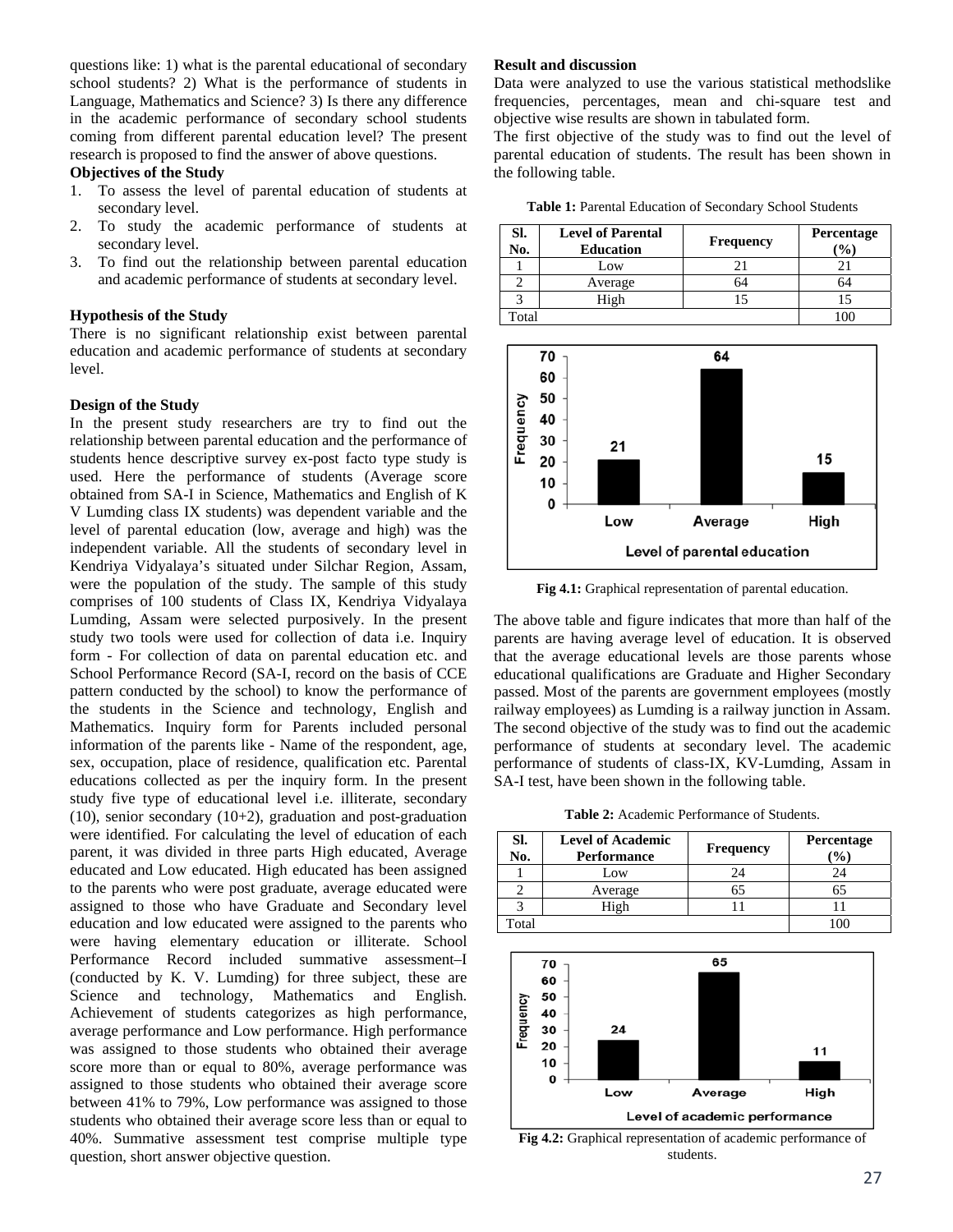The above table and graph shows that majority of students have average level of academic performance. The average performing students have scored between 41 to 79% in their SA-I, test performance. The students of Class-IX are generally

aware of their studies. Summative Test is conducted at the midsession where nearly two-third syllabus (April to September syllabus) is completed.

**Table 3:** Overall Academic Performances of Students in Science, Mathematics and English.

| Level of Academic Performance<br>Subjects | <b>Low Performers</b><br>(no. of students) | <b>Average Performers</b><br>(no. of students) | <b>High Performers</b><br>(no. of students) | Total |
|-------------------------------------------|--------------------------------------------|------------------------------------------------|---------------------------------------------|-------|
| Science                                   |                                            |                                                |                                             | 100   |
| <b>Mathematics</b>                        |                                            |                                                |                                             | 100   |
| English                                   | 20                                         | n i                                            |                                             | 100   |
|                                           | 40                                         | 189                                            |                                             | 300   |



**Fig 4.3:** Graphical representation of comparison in overall academic performance of 100 students in Science, Mathematics and English

The above table and graph revealed that majority of students are average performers in Science 67%. The new CCE pattern of education has given enough scope for step-wise learning, understanding, through demonstration, practical etc. The subject was made interesting through various activities which helped in the performance of students. Proper infrastructures of laboratory are available which help the teachers and students in the teaching learning process. The performance of students was

good, may be also due to fact that parents and students want to opt for science stream in future for which they are working hard. In Mathematics majority of students are average performers. General awareness is seen among the students to perform well. Mathematics being a subject of logical approach and with practice interest's students. Since this is the formative years of study for higher secondary classes, teachers to take proper care for the studies. Parents and Students in general want to opt for engineering and other Mathematics demanding streams so try to perform well through their combined efforts. Majority of students are average performers in English. In comparison to Science and Mathematics, we find maximum number of low performers in English. This may be due to the fact that local language, regional language has an influence on the child. English is the first language in school but in actual practice it comes after ones mother tongue which is the first spoken language of the child. Another reason of low performance in English may be due to the fact that there is gap between spoken English and writing English which lowers the performance.

The third objective of the study was to find out the relationship between parental education and academic performance of students at secondary level. The result has been shown in the following table.

| <b>Students Performance</b><br><b>Parental Education</b> | Low           | Average      | <b>High</b>   | <b>Total</b> |
|----------------------------------------------------------|---------------|--------------|---------------|--------------|
| $L$ <sub>O</sub> W                                       | $3(5.4)$ *    | $12(13.65)*$ | $6(2.31)^{*}$ | ∠⊥           |
| Average                                                  | $13(15.36)^*$ | $47(41.6)^*$ | $4(7.04)$ *   | 64           |
| High                                                     | $8(3.6)^*$    | $6(9.75)*$   | $(1.65)^*$    |              |
| Total                                                    | 24            | 65           | -1            | 100          |

**Table 4:** Students Performance and Parental Education

\* Number within the bracket indicates the expected frequencies.

The chi-square value is 13.56 with df. 4 which is not significant at 0.01 level (table value=13.27). There is significant relationship exist between parental Education and academic performance of students at secondary level. Parental Education influences the academic performance of students. Those parents, who take interest in their wards studies, go through their books, give them time and are aware of the trends of education, see better performance by their children. Home environment too has a role in academic performance of the child. A home where the child is loved, wanted and cared, gives him/her fair opportunity of growth (physical, emotional, social) which is reflected in the academic performance. Parenting is a dynamic task. When parents show their loving, caring nature towards their wards it is reflected in the performance of the child. All this will be possible when the

parents are educated and sincere towards education of their ward. If parents aware about importance of education then they worried about their child performance and try to focus on their study It is therefore concluded that Parental Education has a role on Academic Performance of the child. Findings have also been supported by the studies of, Vamadevappa (2005), Hill(2001) Barbara, R.D(2001) [4], Devi. S.*et al* (2003) [5], Karla, R.*et al* (2004), Saini (2005) [12, 16] and NCERT (2007).

### **Findings**

 Majority of parents are having average level of educational background. The average levels of educational background are those parents whose educational qualifications are Graduate and Higher Secondary passed.